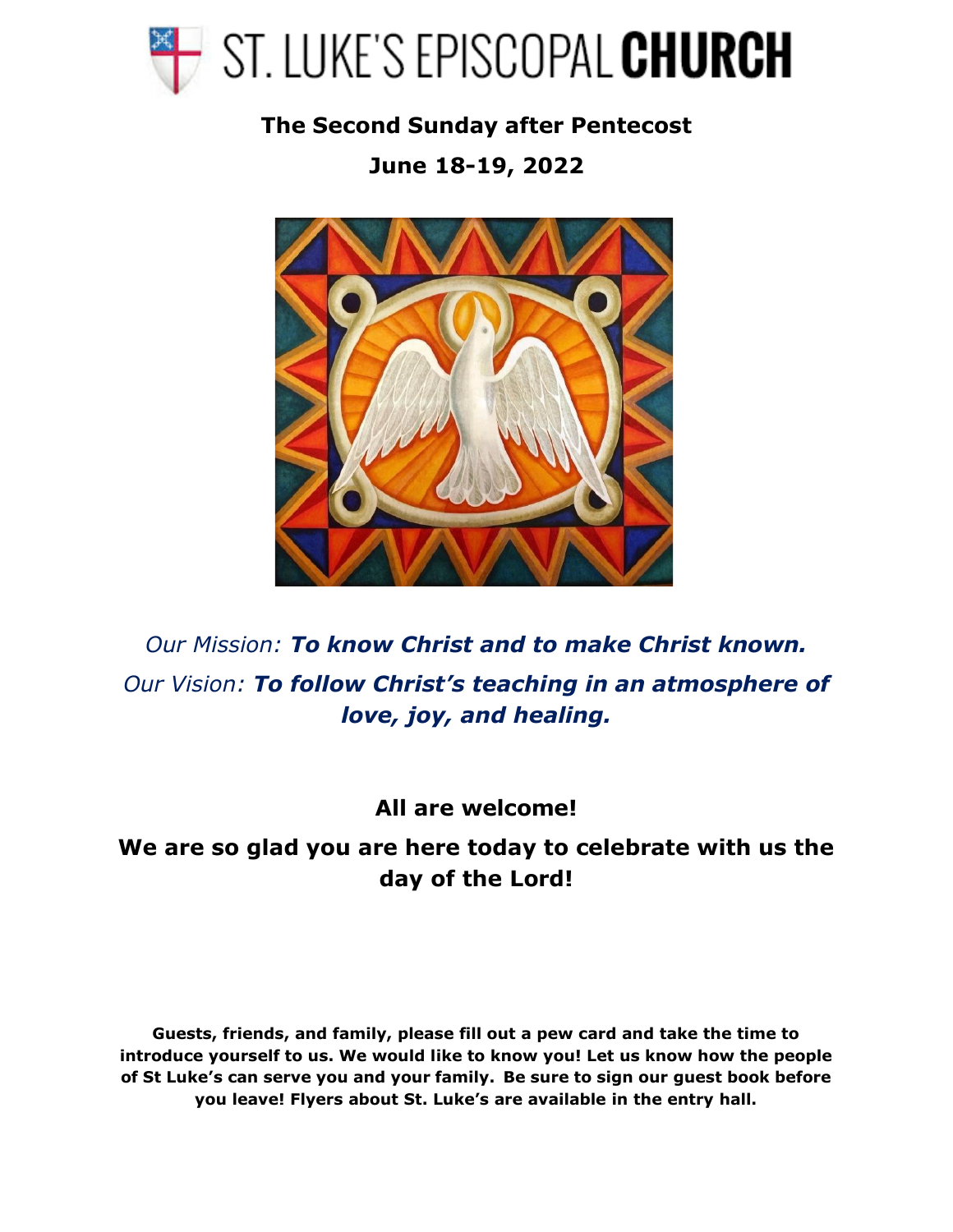# **Holy Eucharist**

**2nd Sunday after Pentecost, Cycle C June 18-19, 2022** 

**Prelude** *Foundation* Bonnie Barett *John Euson*

**Announcements** 

**Chimes**

# **The Liturgy of the Word**

**Processional Hymn H-372 v.1-3** *Praise to the living God*

Blessed be God: Father, Son, and Holy Spirit.

### *People* **And blessed be his kingdom, now and for ever. Amen.**

# **Collect for Purity**

Almighty God, to you all hearts are open, all desires known, and from you no secrets are hid: Cleanse the thoughts of our hearts by the inspiration of your Holy Spirit, that we may perfectly love you, and worthily magnify your holy Name; through Christ our Lord. *Amen.*

**Hymn of Praise** (spoken at 5:30pm & 8am, sung at 10 am)

*Glory to God* **S-280 BCP 356**

*Glory to God in the highest, and peace to his people on earth.*

*Lord God, heavenly King, almighty God and Father,*

*we worship you; we give you thanks, we praise you for your glory.*

*Lord Jesus Christ, only Son of the Father,* 

*Lord God, Lamb of God,*

*you take away the sin of the world: have mercy on us; you are seated at the right hand of the Father:*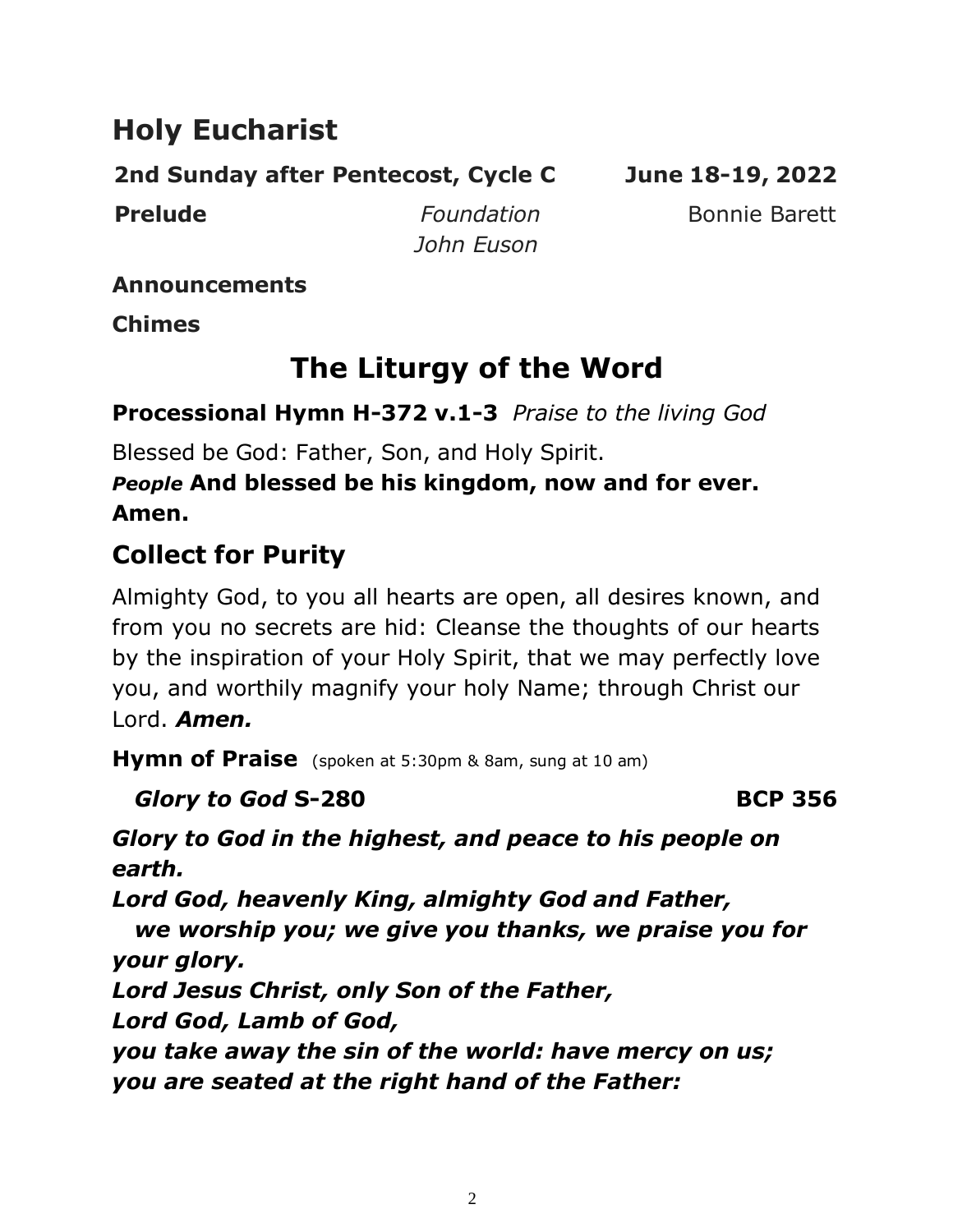*receive our prayer. For you alone are the Holy One, you alone are the Lord, you alone are the Most High, Jesus Christ, with the Holy Spirit, in the glory of God the Father. Amen.*

## **The Collect of the Day BCP** 230

The Lord be with you. *And also with you.* Let us pray.

O Lord, make us have perpetual love and reverence for your holy Name, for you never fail to help and govern those whom you have set upon the sure foundation of your loving-kindness; through Jesus Christ our Lord, who lives and reigns with you and the Holy Spirit, one God, for ever and ever. *Amen.*

A reading from the First Book of Kings:

<sup>1</sup>Ahab told Jezebel all that Elijah had done, and how he had killed all the prophets with the sword.  $2$ Then Jezebel sent a messenger to Elijah, saying, "So may the gods do to me, and more also, if I do not make your life like the life of one of them by this time tomorrow." <sup>3</sup>Then he was afraid; he got up and fled for his life, and came to Beer-sheba, which belongs to Judah; he left his servant there. <sup>4</sup>But he himself went a day's journey into the wilderness, and came and sat down under a solitary broom tree. He asked that he might die: "It is enough; now, O Lord, take away my life, for I am no better than my ancestors."

 $5$ Then he lay down under the broom tree and fell asleep. Suddenly an angel touched him and said to him, "Get up and eat." <sup>6</sup>He looked, and there at his head was a cake baked on hot stones, and a jar of water. He ate and drank, and lay down again.

**First Reading** *1 Kings 19:1-15a*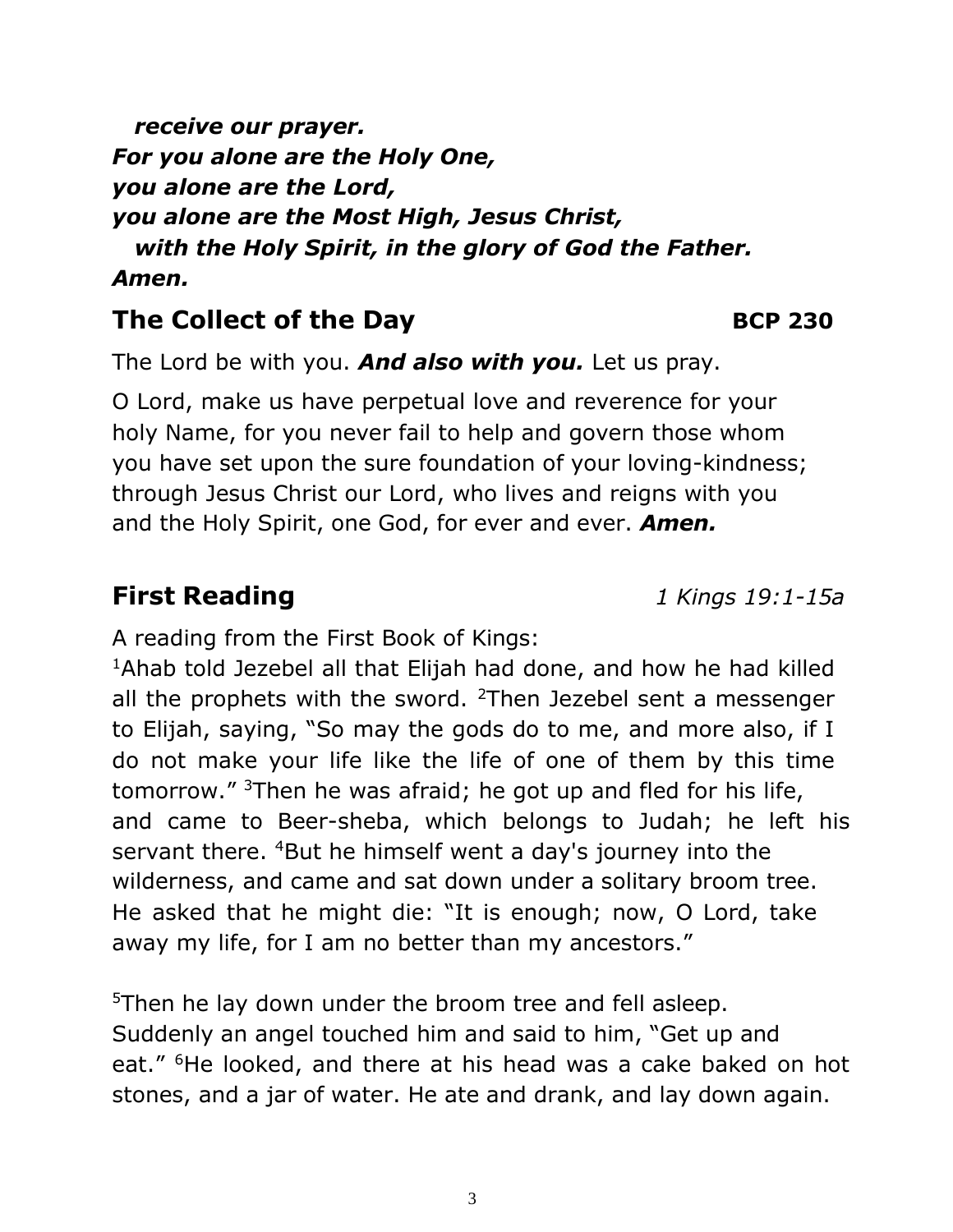$7$ The angel of the Lord came a second time, touched him, and said, "Get up and eat, otherwise the journey will be too much for you."

 $8$ He got up, and ate and drank; then he went in the strength of that food forty days and forty nights to Horeb, the mount of God.  $9$ At that place, he came to a cave and spent the night there. Then the word of the Lord came to him, saying, "What are you doing here, Elijah?" <sup>10</sup>He answered, "I have been very zealous for the Lord, the God of hosts; for the Israelites have forsaken your covenant, thrown down your altars, and killed your prophets with the sword. I alone am left, and they are seeking my life, to take it away." <sup>11</sup>He said, "Go out and stand on the mountain before the Lord, for the Lord is about to pass by." Now there was a great wind, so strong that it was splitting mountains and breaking rocks in pieces before the Lord, but the Lord was not in the wind; and after the wind an earthquake, but the Lord was not in the earthquake; <sup>12</sup>and after the earthquake a fire, but the Lord was not in the fire; and after the fire a sound of sheer silence.

 $13$ When Elijah heard it, he wrapped his face in his mantle and went out and stood at the entrance of the cave. Then there came a voice to him that said, "What are you doing here, Elijah?" <sup>14</sup>He answered, "I have been very zealous for the Lord, the God of hosts; for the Israelites have forsaken your covenant, thrown down your altars, and killed your prophets with the sword. I alone am left, and they are seeking my life, to take it away." <sup>15</sup>Then the Lord said to him, "Go, return on your way to the wilderness of Damascus"…

*Reader* The Word of the Lord. **People** *Thanks be to God.*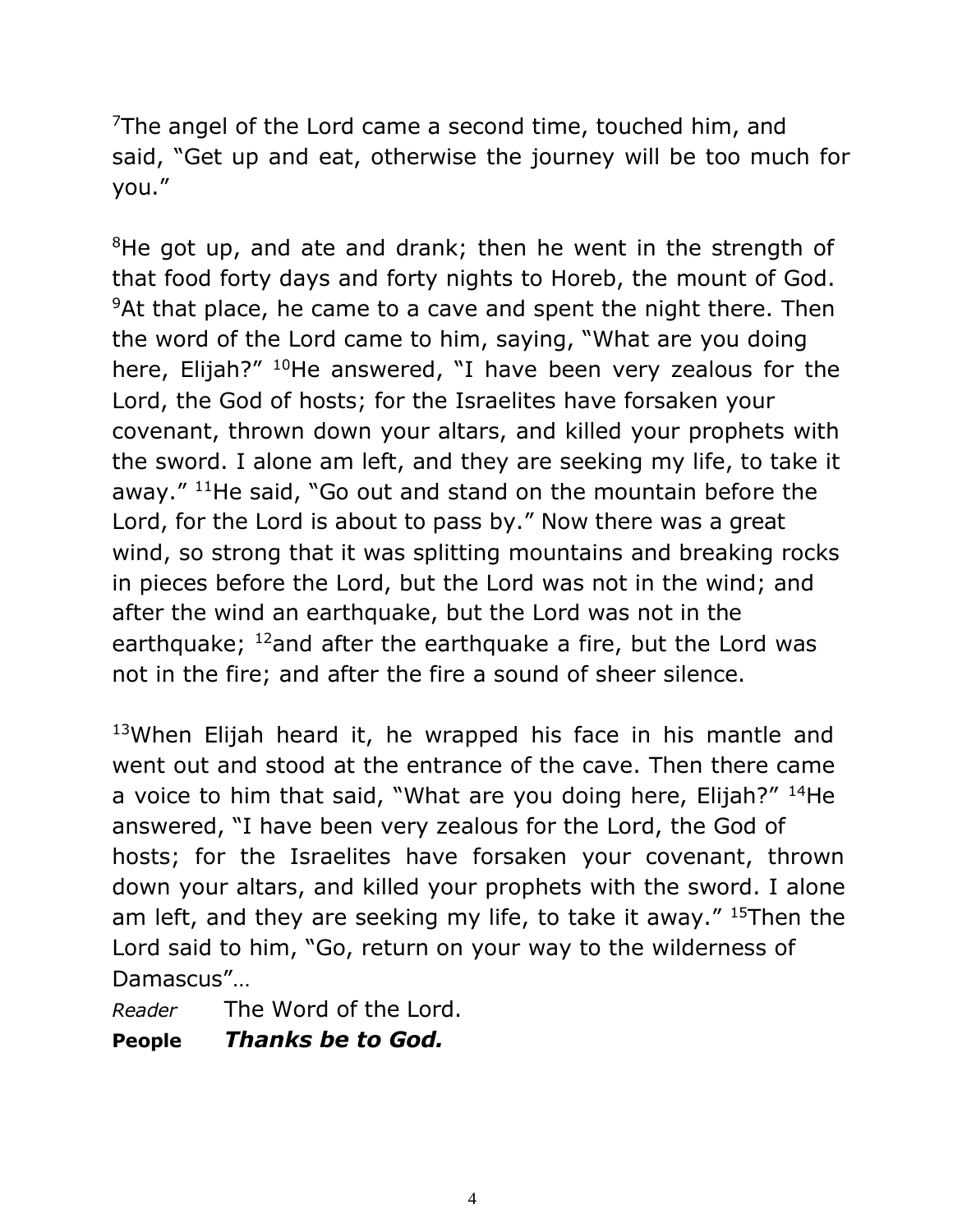## **Psalm 42 and 43** *Quemadmodum and Judica me, Deus* **BCP 643**

1 As the deer longs for the water-brooks, so longs my soul for you, O God.

### **2 My soul is athirst for God, athirst for the living God; when shall I come to appear before the presence of God?**

3 My tears have been my food day and night, while all day long they say to me, "Where now is your God?"

## **4 I pour out my soul when I think on these things: how I went with the multitude and led them into the house of God,**

5 With the voice of praise and thanksgiving, among those who keep holy-day.

#### **6 Why are you so full of heaviness, O my soul? and why are you so disquieted within me?**

7 Put your trust in God; for I will yet give thanks to him, who is the help of my countenance, and my God.

## **8 My soul is heavy within me; therefore I will remember you from the land of Jordan, and from the peak of Mizar among the heights of Hermon.**

9 One deep calls to another in the noise of your cataracts; all your rapids and floods have gone over me.

#### **10 The Lord grants his loving-kindness in the daytime; in the night season his song is with me, a prayer to the God of my life.**

11 I will say to the God of my strength, "Why have you forgotten me? and why do I go so heavily while the enemy oppresses me?"

## **12 While my bones are being broken, my enemies mock me to my face;**

13 All day long they mock me and say to me, "Where now is your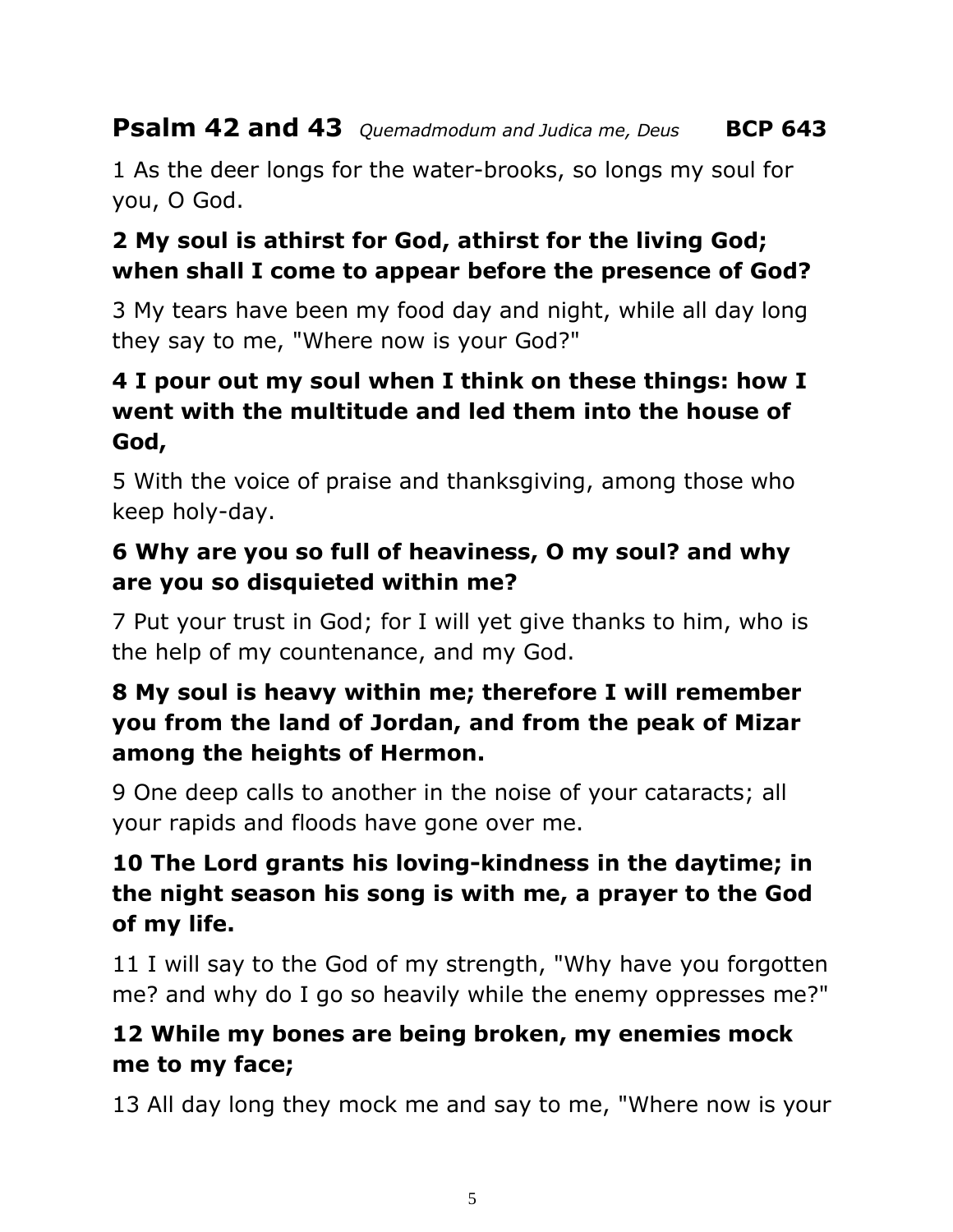God?"

## **14 Why are you so full of heaviness, O my soul? and why are you so disquieted within me?**

15 Put your trust in God; for I will yet give thanks to him, who is the help of my countenance, and my God.

## **1 Give judgment for me, O God, and defend my cause against an ungodly people; deliver me from the deceitful and the wicked.**

2 For you are the God of my strength; why have you put me from you? and why do I go so heavily while the enemy oppresses me?

## **3 Send out your light and your truth, that they may lead me, and bring me to your holy hill and to your dwelling;**

4 That I may go to the altar of God, to the God of my joy and gladness; and on the harp I will give thanks to you, O God my God.

## **5 Why are you so full of heaviness, O my soul? and why are you so disquieted within me?**

6 Put your trust in God; for I will yet give thanks to him, who is the help of my countenance, and my God.

# **Second Reading** *Gal.3:23-29*

A reading from the Letter of Paul to the Galatians

 $23$ Now before faith came, we were imprisoned and guarded under the law until faith would be revealed.  $24$ Therefore the law was our disciplinarian until Christ came, so that we might be justified by faith. <sup>25</sup>But now that faith has come, we are no longer subject to a disciplinarian, <sup>26</sup>for in Christ Jesus, you are all children of God through faith. <sup>27</sup>As many of you as were baptized into Christ have clothed yourselves with Christ. <sup>28</sup>There is no longer Jew or Greek,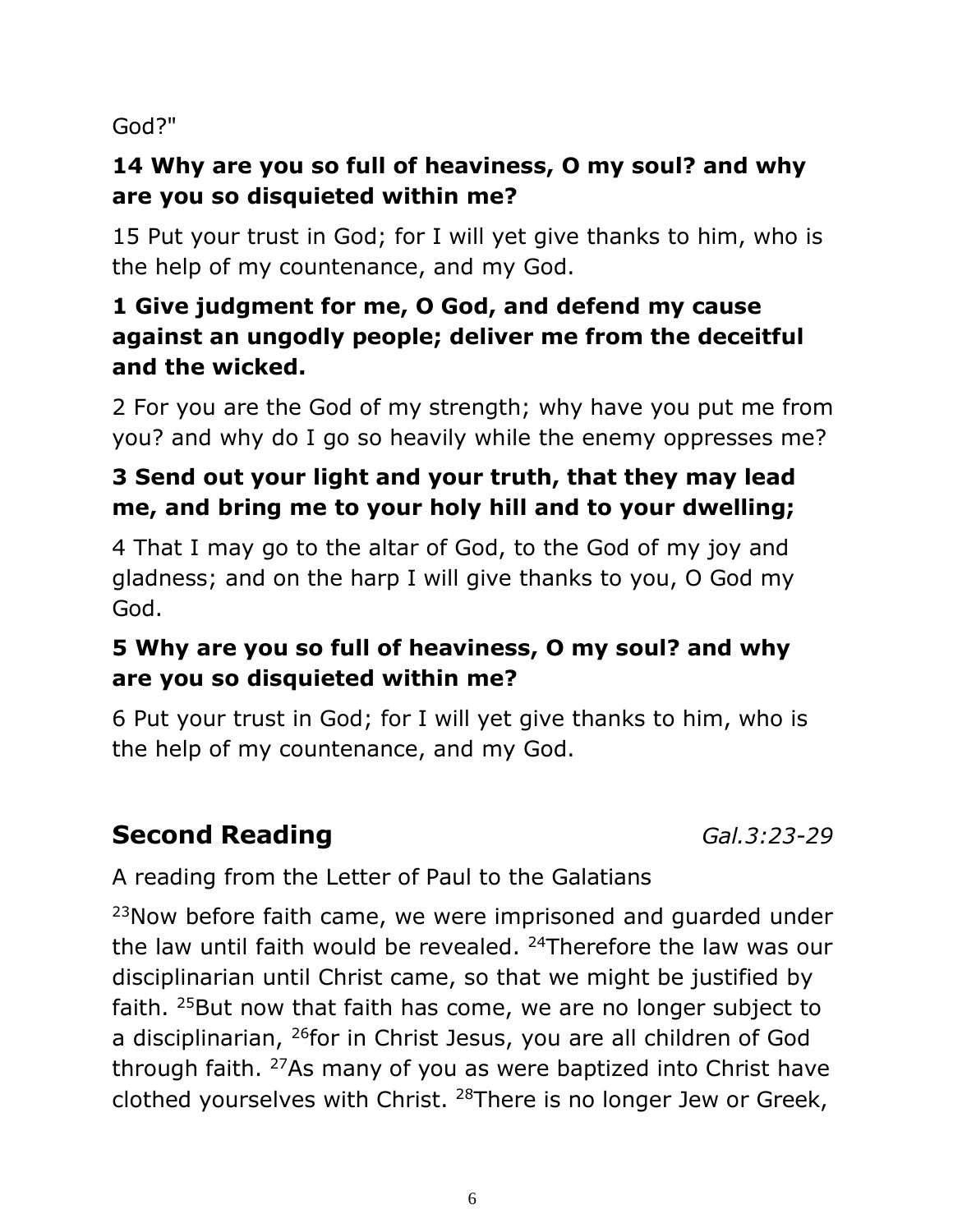there is no longer slave or free, there is no longer male and female; for all of you are one in Christ Jesus. <sup>29</sup>And if you belong to Christ, then you are Abraham's offspring, heirs according to the promise.

.*Reader* The Word of the Lord.

#### *People Thanks be to God.*

## **Sequence Hymn H-531 v.1-2** *O Spirit of the Living God*

# **The Gospel** *Luke 8:26-39*

Celebrant: The Holy Gospel of our Lord Jesus Christ according to Luke

#### **People:** *Glory to you, Lord Christ.*

 $26$ Then they arrived at the country of the Gerasenes, which is opposite Galilee.  $27$ As he stepped out on land, a man of the city who had demons met him. For a long time he had worn no clothes, and he did not live in a house, but in the tombs. <sup>28</sup>When he saw Jesus, he fell down before him and shouted at the top of his voice, "What have you to do with me, Jesus, Son of the Most High God? I beg you, do not torment me" $-$  <sup>29</sup>for Jesus had commanded the unclean spirit to come out of the man. (For many times it had seized him; he was kept under guard and bound with chains and shackles, but he would break the bonds and be driven by the demon into the wilds.)  $30$  Jesus then asked him, "What is your name?" He said, "Legion"; for many demons had entered him. 31They begged him not to order them to go back into the abyss.

 $32$ Now there on the hillside a large herd of swine was feeding; and the demons begged Jesus to let them enter these. So he gave them permission. <sup>33</sup>Then the demons came out of the man and entered the swine, and the herd rushed down the steep bank into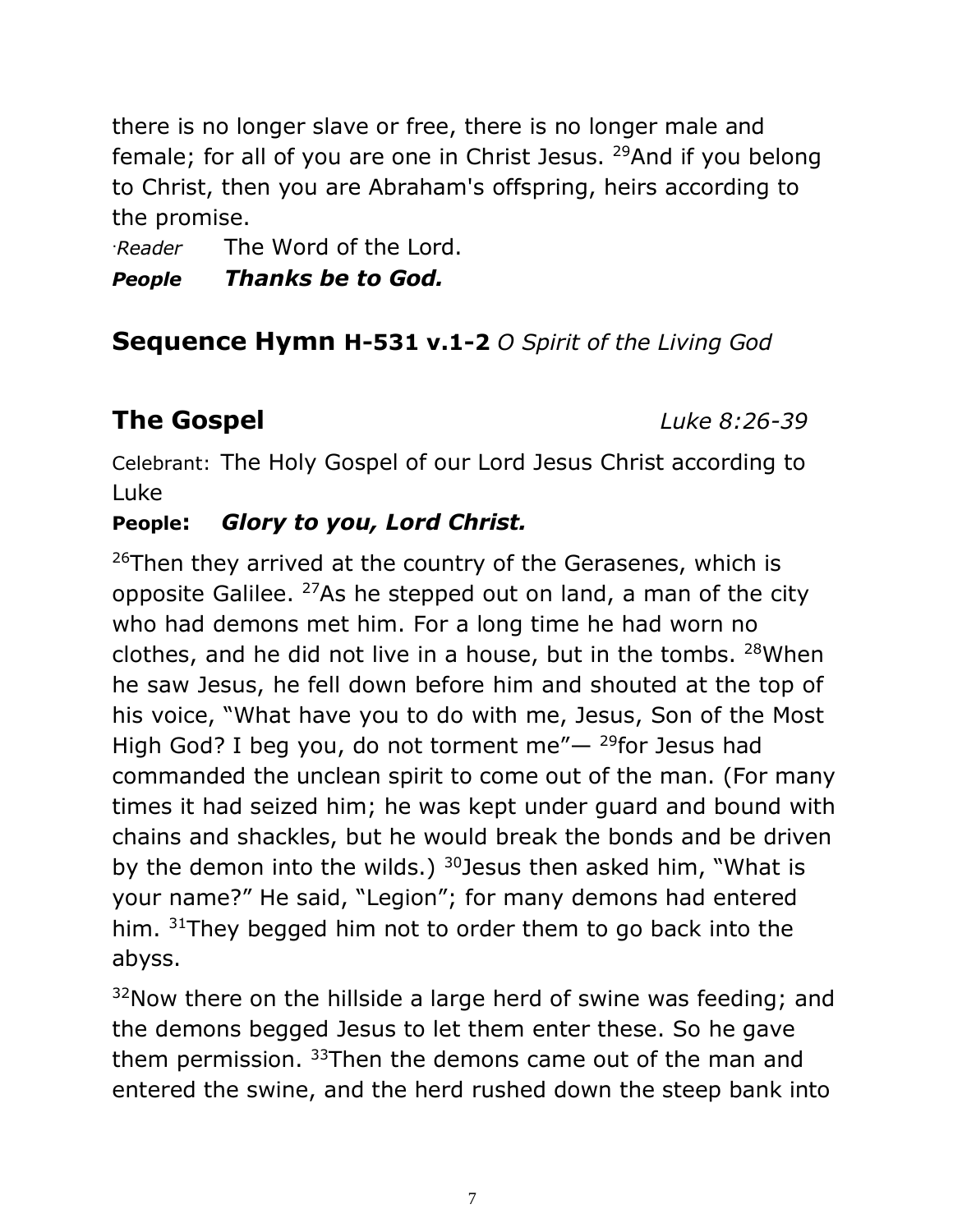the lake and was drowned. <sup>34</sup>When the swineherds saw what had happened, they ran off and told it in the city and in the country.  $35$ Then people came out to see what had happened, and when they came to Jesus, they found the man from whom the demons had gone sitting at the feet of Jesus, clothed and in his right mind. And they were afraid. <sup>36</sup>Those who had seen it told them how the one who had been possessed by demons had been healed. <sup>37</sup>Then all the people of the surrounding country of the Gerasenes asked Jesus to leave them; for they were seized with great fear. So he got into the boat and returned. <sup>38</sup>The man from whom the demons had gone begged that he might be with him; but Jesus sent him away, saying, <sup>39"</sup>Return to your home, and declare how much God has done for you." So he went away, proclaiming throughout the city how much Jesus had done for him.

*Celebrant* The Gospel of the Lord.

#### *People Praise to you, Lord Christ.*

**Sequence Hymn H-531 v.4** *O Spirit of the living God*

**Homily** 5:30 Rev'd Jim Schubert 8:00 Rev'd Phil Shaw 10:00am Rev'd Jim Schubert

## **Nicene** Creed **BCP** 358

*All stand.*

*We believe in one God, the Father, the Almighty, maker of heaven and earth, of all that is, seen and unseen.*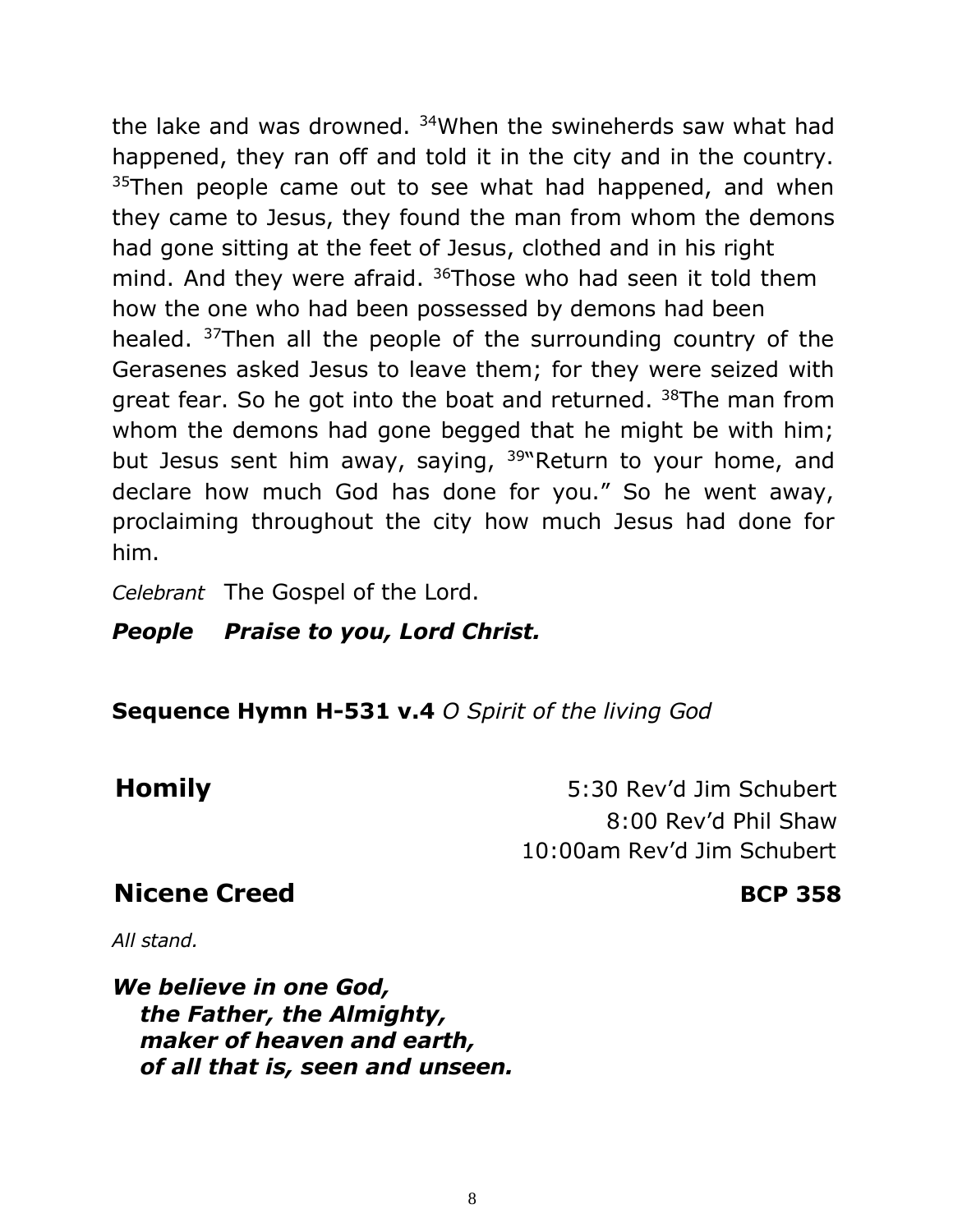*We believe in one Lord, Jesus Christ, the only Son of God, eternally begotten of the Father, God from God, Light from Light, true God from true God, begotten, not made, of one Being with the Father. Through him all things were made. For us and for our salvation he came down from heaven: by the power of the Holy Spirit he became incarnate from the Virgin Mary, and was made man. For our sake he was crucified under Pontius Pilate; he suffered death and was buried. On the third day he rose again in accordance with the Scriptures; he ascended into heaven and is seated at the right hand of the Father. He will come again in glory to judge the living and the dead, and his kingdom will have no end.*

*We believe in the Holy Spirit, the Lord, the giver of life, who proceeds from the Father and the Son. With the Father and the Son he is worshiped and glorified. He has spoken through the Prophets. We believe in one holy catholic and apostolic Church. We acknowledge one baptism for the forgiveness of sins. We look for the resurrection of the dead, and the life of the world to come. Amen.*

#### **Prayers of the People: Form I BCP 383**

*Deacon* With all our heart and with all our mind, let us pray to the Lord, saying "Lord, have mercy."

For the peace from above, for the loving-kindness of God, and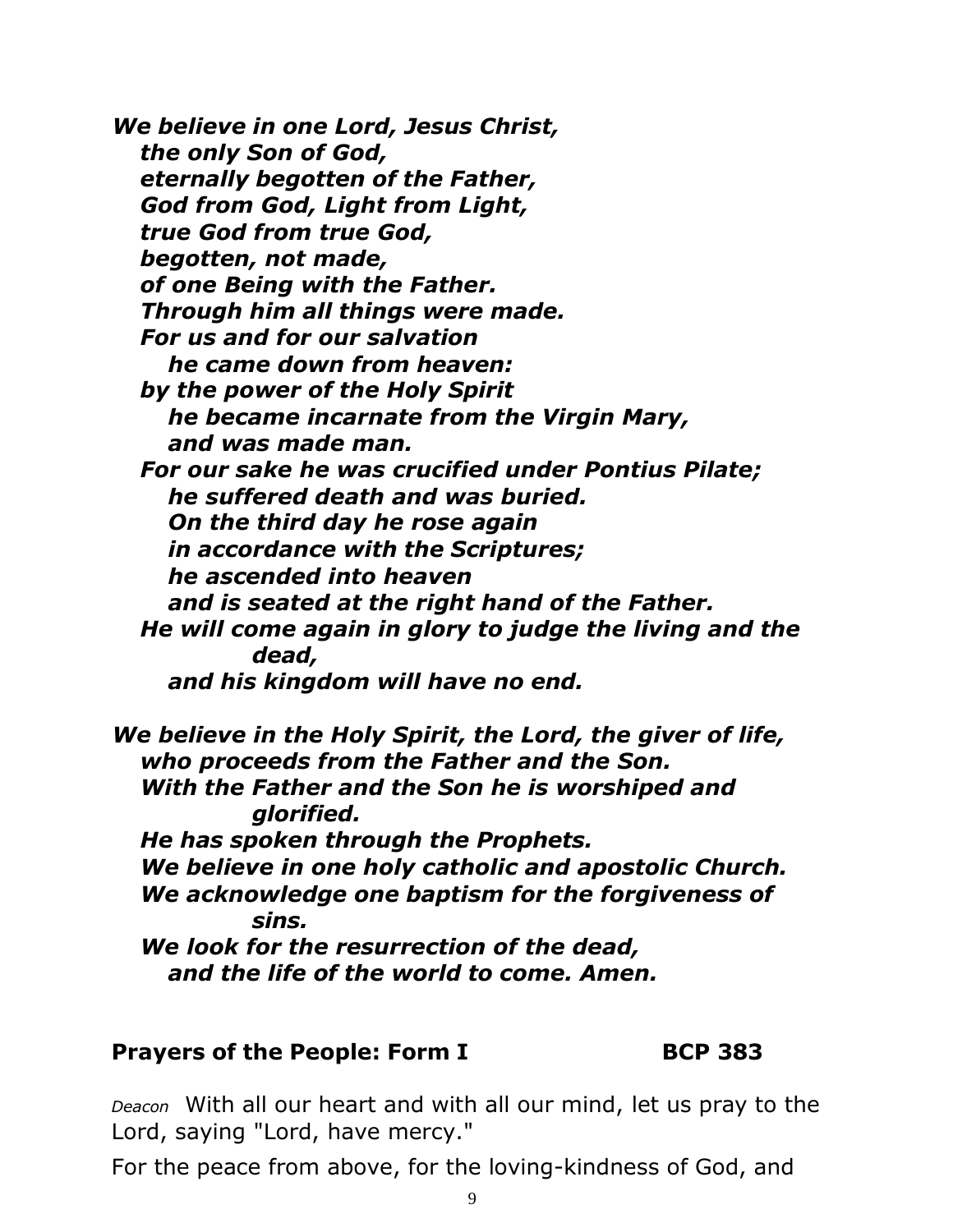for the salvation of our souls, let us pray to the Lord. *Lord, have mercy.*

For the peace of the world, for the welfare of the Holy Church of God, and for the unity of all peoples, let us pray to the Lord. *Lord, have mercy.*

For Bishop Jennifer, and for all the clergy and people. In the Anglican Communion, we pray for the Province of South Sudan and their Bishop, The Most Right Rev.d Justin Badi Arama; and in the Diocese of Arizona, we pray for All Saints of the Desert in Sun City West, and their Rector, The Rev'd Julie O'Brien, let us pray to the Lord. *Lord, have mercy.*

For our President, for the leaders of the nations, and for all in authority, let us pray to the Lord. *Lord, have mercy.*

For the good earth which God has given us, and for the wisdom and will to conserve it, let us pray to the Lord. *Lord, have mercy.*

For the aged and infirm, for the widowed and orphans, and for the sick and the suffering, especially Susan, Tizoc, Brandon, Greg, Richard, Brad, Louise, Larry, Jim, Paul, Tom, Denise, Ann, Ralph, Kathy, Judith, Rowland, (Check w/Black Book for other names)

\_\_\_\_\_\_\_\_\_\_\_\_\_\_\_\_\_\_\_\_\_; and those we now name silently or aloud (pause), let us pray to the Lord. *Lord, have mercy.*

With thanksgiving for the birthdays of Alexander, Roger, Bill, Art, Daisun, Sylvia, Jennifer, Michelle, Sue, Kathy, Vaughna, and Sharon; and for the anniversaries of Ryan and Jenna, Rev'd Pierre-Henry and Sophie, Bill and Sharon, Charlie and Elizabeth, Robert and Barb, and Ralph and Beth, let us pray to the Lord. *Lord, have mercy.*

For all who have died in the hope of the resurrection, remembering especially Ann, Mark, Jack (Check with clergy to see if anyone else died) else died) else died) else died) and for all the departed, let us pray to the Lord. *Lord, have mercy.*

That we may end our lives in faith and hope, without suffering and without reproach, let us pray to the Lord. *Lord, have mercy.*

Defend us, deliver us, and in your compassion protect us, O Lord, by your grace. *Lord, have mercy.*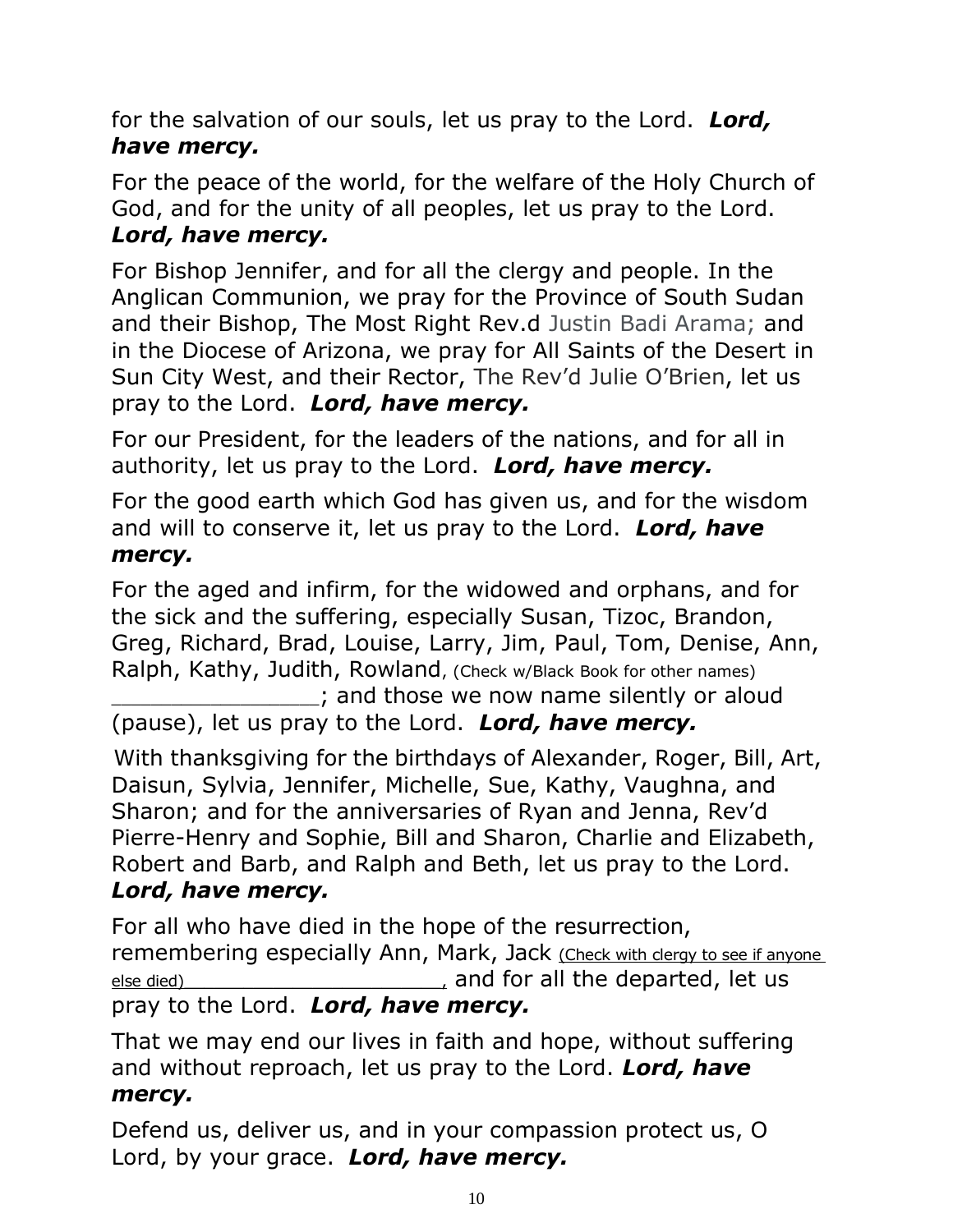In the communion of Luke and all the saints, let us commend ourselves, and one another, and all our life, to Christ our God. *To thee, O Lord our God.*

*Silence.*

*Celebrant* For yours is the majesty, O Father, Son, and Holy Spirit; yours is the kingdom and the power and the glory, now and for ever. *Amen.*

#### **Confession of Sin BCP** 360

*The Deacon or Celebrant says*

Bless the Lord who forgives all our sins;

#### *People* **His mercy endures for ever.**

Let us confess our sins against God and our neighbor.

*Silence.*

*Most merciful God, we confess that we have sinned against you in thought, word, and deed, by what we have done, and by what we have left undone. We have not loved you with our whole heart; we have not loved our neighbors as ourselves. We are truly sorry and we humbly repent. For the sake of your Son Jesus Christ, have mercy on us and forgive us; that we may delight in your will, and walk in your ways, to the glory of your Name. Amen.*

*The Priest stands and says*

Almighty God have mercy on you, forgive you all your sins through our Lord Jesus Christ, strengthen you in all goodness, and by the power of the Holy Spirit keep you in eternal life. *Amen.*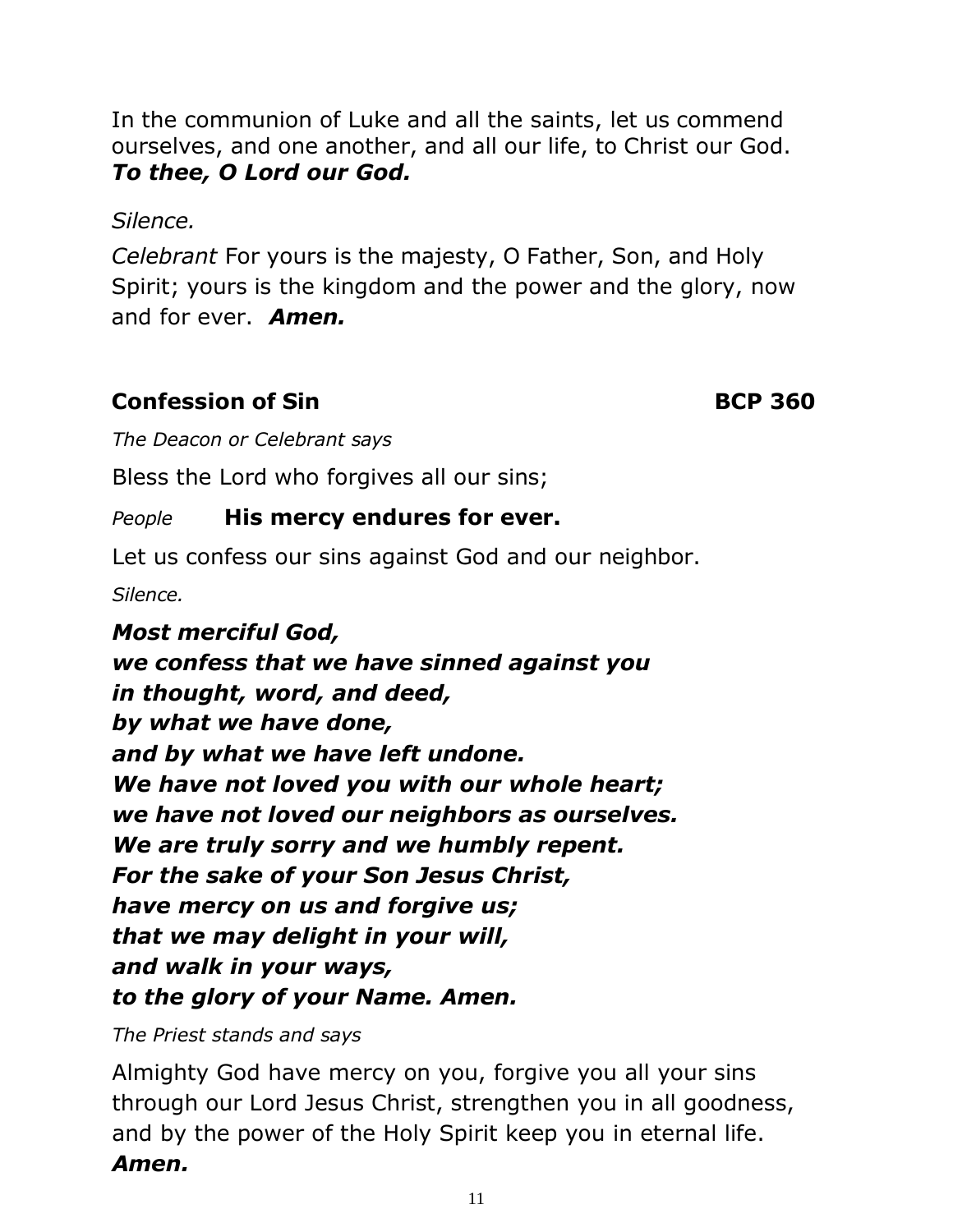## **The Peace BCP** 360

*All stand.*

*Celebrant* The peace of the Lord be always with you.

#### *People And also with you.*

*Then the Ministers and the People may greet one another in the name of the Lord.*

#### **Birthday and Anniversary Prayer**

*O God, our times are in your hands: look with favor, we pray, on your servants as they begin another year. Grant that they may grow in wisdom and grace. Send your blessings upon them, that their homes may be a haven of peace; through Jesus Christ our Lord. Amen.*

# **Holy Communion**

## **Offertory Sentence**

*The celebrant says:*

Walk in love, as Christ loved us and gave himself for us, an

offering and sacrifice to God. *Ephesians 5:2*

**Presentation Hymn H-380 v.3** *Praise God from whom all blessings flow*

## **The Great Thanksgiving** *Eucharistic Prayer A* **BCP 361**

*The people remain standing. The Celebrant, faces them and says*

| People It is right to give God thanks and praise. |
|---------------------------------------------------|
| Celebrant Let us give thanks to the Lord our God. |
| People We lift them to the Lord.                  |
| Celebrant Lift up your hearts.                    |
| People And also with you.                         |
| Celebrant The Lord be with you.                   |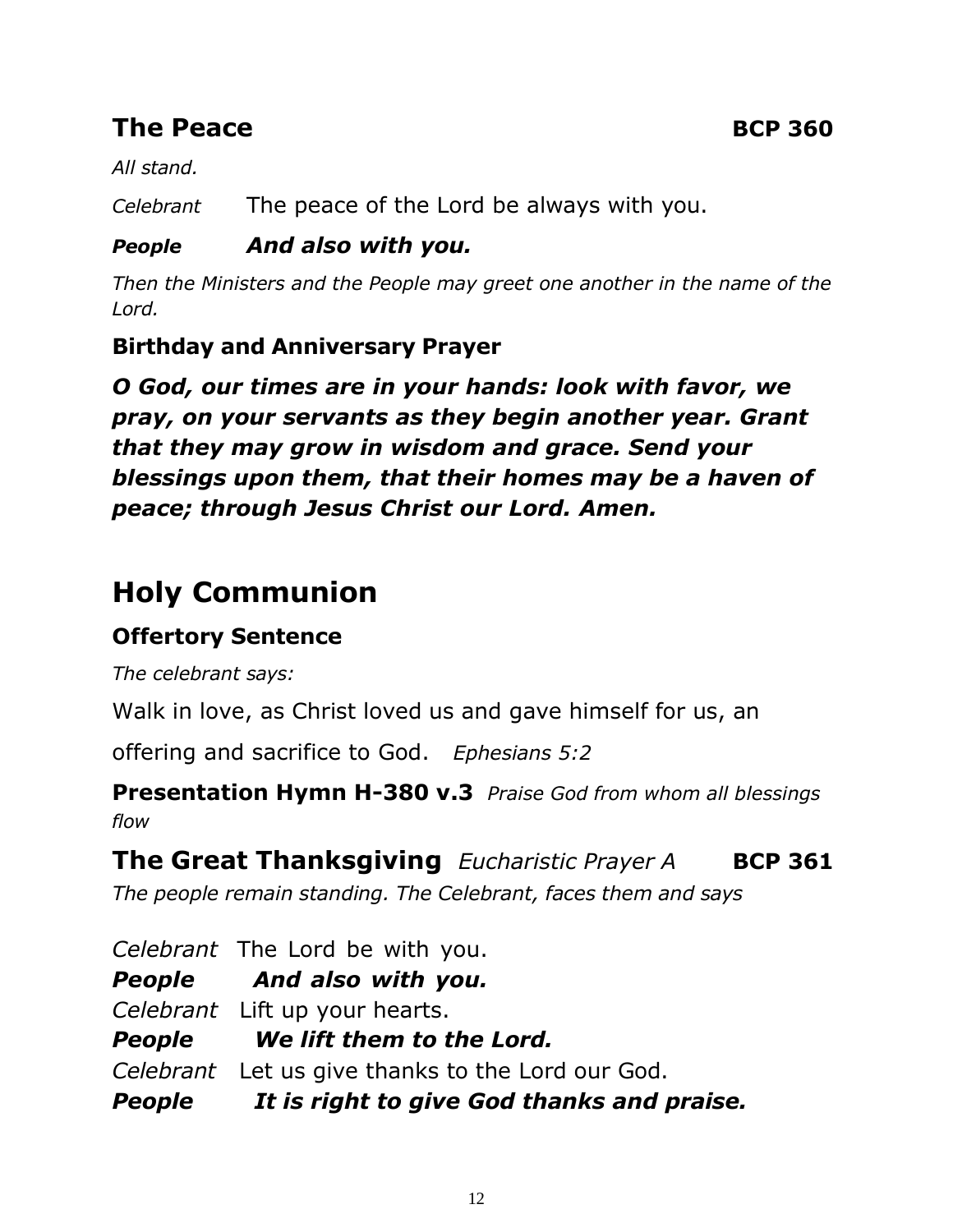#### *Then, facing the Holy Table, the Celebrant proceeds*

It is right, and a good and joyful thing, always and everywhere to give thanks to you, God Almighty, Creator of heaven and earth.

Through Jesus Christ our Lord. In fulfillment of his true promise, the Holy Spirit came down [on this day] from heaven, lighting upon the disciples, to teach them and to lead them into all truth; uniting peoples of many tongues in the confession of one faith, and giving to your Church the power to serve you as a royal priesthood, and to preach the Gospel to all nations.

Therefore we praise you, joining our voices with Angels and Archangels and with all the company of heaven, who for ever sing this hymn to proclaim the glory of your Name:

**Sanctus S-129** *(spoken at 5:30pm & 8am, sung at 10 am)* **BCP 362**

*Celebrant and People*

## *Holy, holy, holy Lord, God of power and might, heaven and earth are full of your glory. Hosanna in the highest. Blessed is he who comes in the name of the Lord. Hosanna in the highest.*

*The people stand or kneel.* 

*Then the Celebrant continues:*

Holy and gracious God: In your infinite love you made us for yourself, and, when we had fallen into sin and become subject to evil and death, you, in your mercy, sent Jesus Christ, your only and eternal Son, to share our human nature, to live and die as one of us, to reconcile us to you, the God and ruler of all.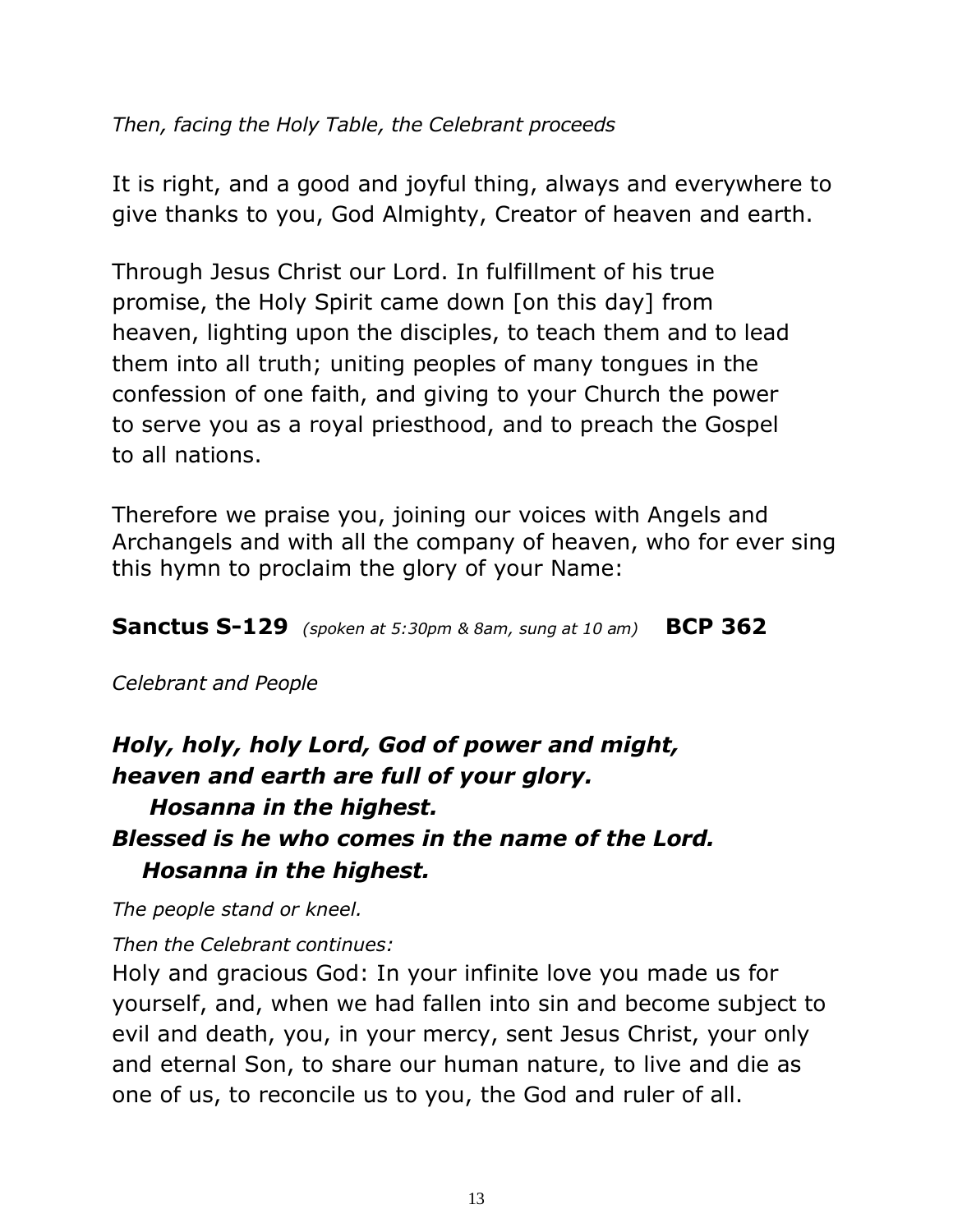He stretched out his arms upon the cross, and offered himself, in obedience to your will, a perfect sacrifice for the whole world.

On the night he was handed over to suffering and death, our Lord Jesus Christ took bread; and when he had given thanks to you, he broke it, and gave it to his disciples, and said, "Take, eat: This is my Body, which is given for you. Do this for the remembrance of me."

After supper he took the cup of wine; and when he had given thanks, he gave it to them, and said, "Drink this, all of you: This is my Blood of the new Covenant, which is shed for you and for many for the forgiveness of sins. Whenever you drink it, do this for the remembrance of me."

Therefore we proclaim the mystery of faith:

*Celebrant and People*

#### *Christ has died. Christ is risen. Christ will come again.*

*The Celebrant continues*

We celebrate the memorial of our redemption, O God, in this sacrifice of praise and thanksgiving. Recalling his death, resurrection, and ascension, we offer you these gifts.

Sanctify them by your Holy Spirit to be for your people the Body and Blood of your Son, the holy food and drink of new and unending life in him. Sanctify us also that we may faithfully receive this holy Sacrament, and serve you in unity, constancy, and peace; and at the last day bring us with all your saints into the joy of your eternal kingdom.

All this we ask through your Son Jesus Christ: By him, and with him, and in him, in the unity of the Holy Spirit all honor and glory is yours, Almighty Father, now and for ever. *AMEN.*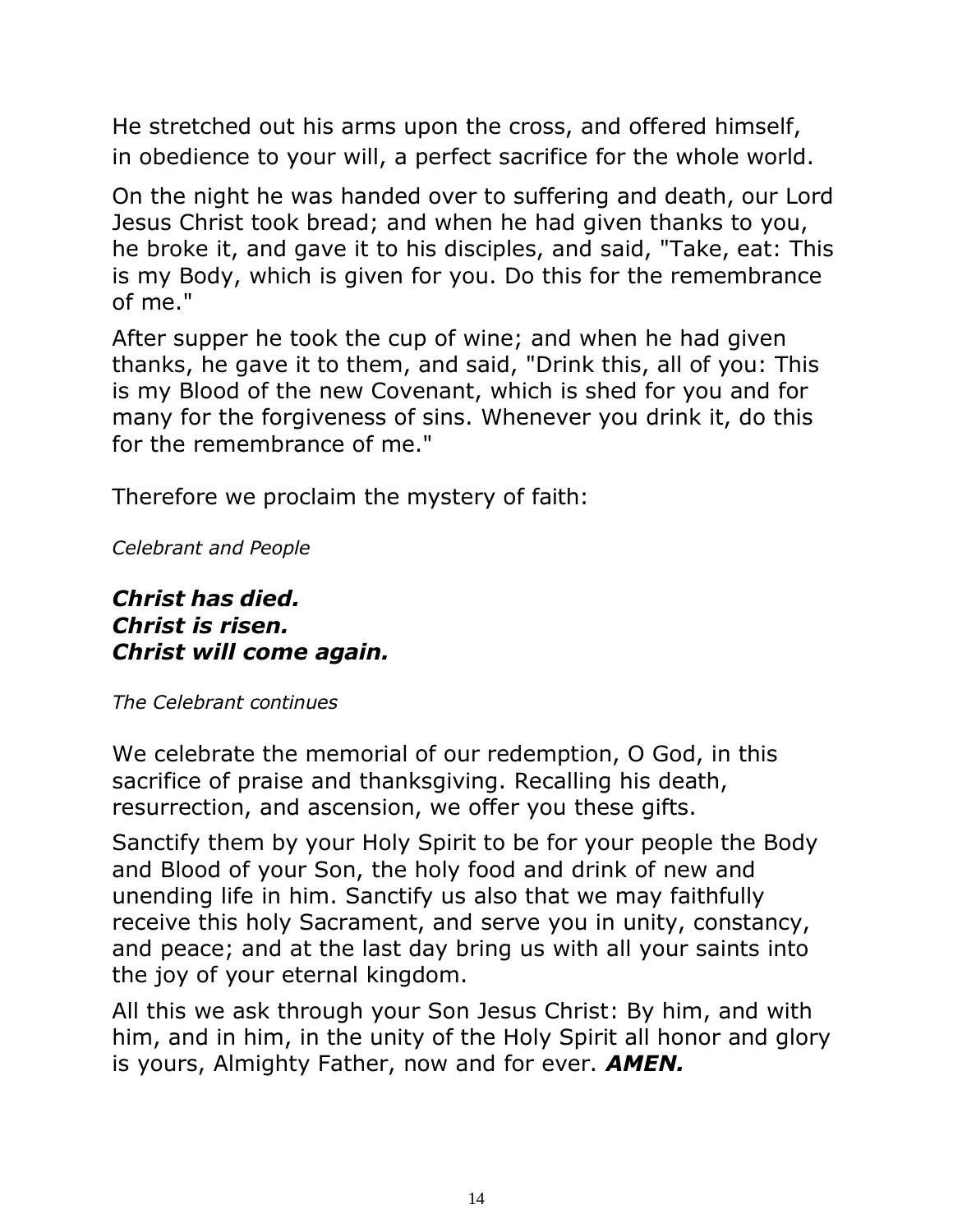#### **The Lord's Prayer BCP** 364

As our Savior Christ has taught us, we now pray,

*Our Father in heaven, hallowed be your Name, your kingdom come, your will be done, on earth as in heaven. Give us today our daily bread. Forgive us our sins as we forgive those who sin against us. Save us from the time of trial, and deliver us from evil. For the kingdom, the power, and the glory are yours, now and for ever. Amen.*

## **The Breaking of the Bread BCP 364**

*The Celebrant breaks the consecrated Bread.* 

*A period of silence is kept.*

*Then may be sung or said*

*Celebrant:* Alleluia. Christ our Passover is sacrificed for us**;**

#### *People:* **Therefore let us keep the feast. Alleluia***.*

*Facing the people, the Celebrant says the following Invitation*

The Gifts of God for the People of God. Take them in remembrance that Christ died for you, and feed on him in your hearts by faith, with thanksgiving.

*The ministers receive the Sacrament in both kinds, and then immediately deliver it to the people.*

**Eucharist Hymn H-321 v.1-4** *My God, thy table now is spread*